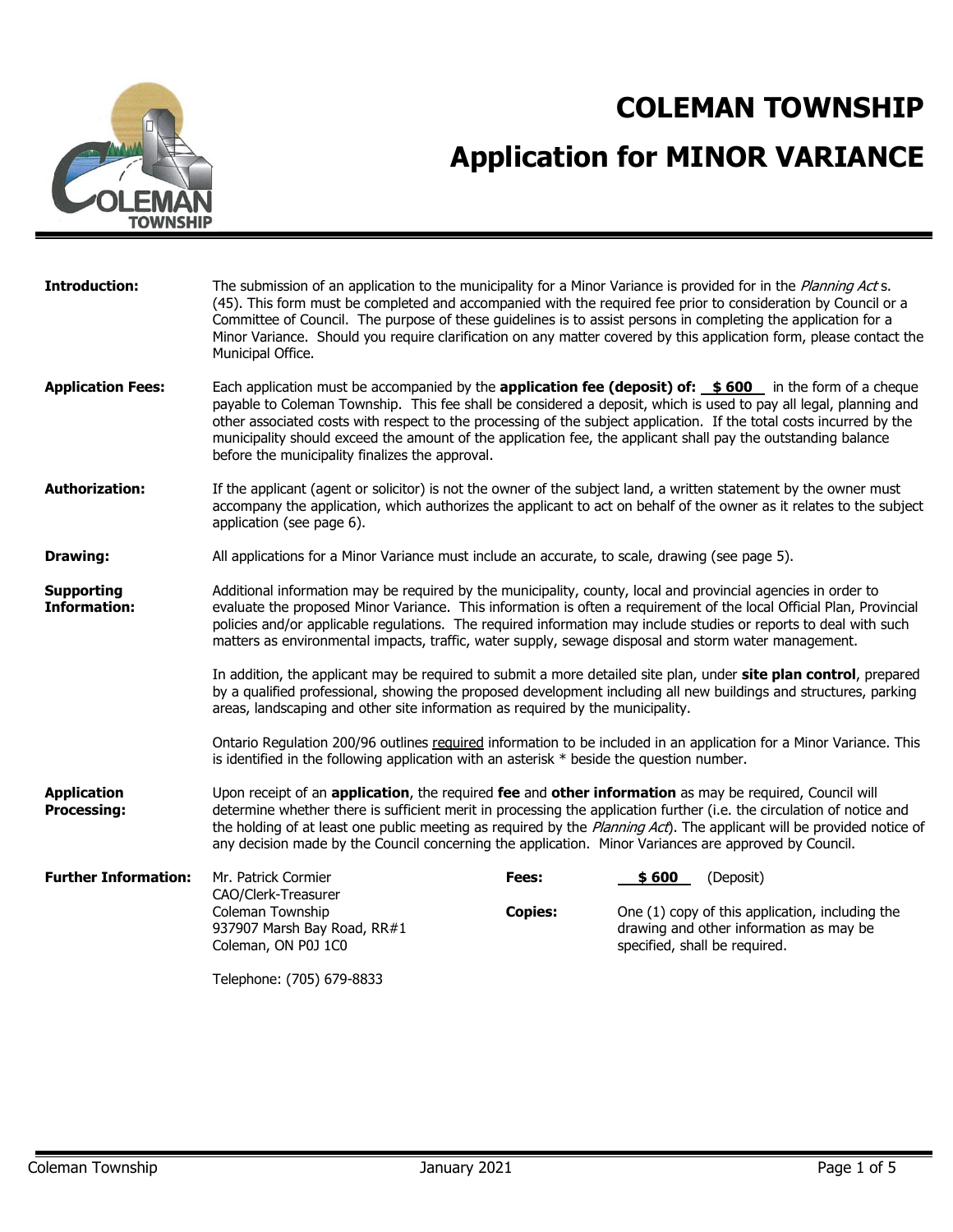#### **COLEMAN TOWNSHIP**

## **APPLICATION FOR MINOR VARIANCE**

| Note:  |              | Asterisk * identifies required information outlined in Schedule 1, Ontario Requlation 200/96.                                                                                                                                                                               |
|--------|--------------|-----------------------------------------------------------------------------------------------------------------------------------------------------------------------------------------------------------------------------------------------------------------------------|
| $1. *$ |              | <b>APPLICANT INFORMATION</b>                                                                                                                                                                                                                                                |
|        | a)           |                                                                                                                                                                                                                                                                             |
|        |              | Address: <u>the contract of the contract of the contract of the contract of the contract of the contract of the contract of the contract of the contract of the contract of the contract of the contract of the contract of the </u>                                        |
|        |              |                                                                                                                                                                                                                                                                             |
|        | b)           |                                                                                                                                                                                                                                                                             |
|        |              | If the application will be represented, prepared or submitted by someone other than the registered owner(s) please specify:                                                                                                                                                 |
|        | $\mathsf{c}$ |                                                                                                                                                                                                                                                                             |
|        |              |                                                                                                                                                                                                                                                                             |
|        |              |                                                                                                                                                                                                                                                                             |
|        | d)           |                                                                                                                                                                                                                                                                             |
|        |              | NOTE: Unless otherwise requested, all communication will be sent to the agent, if any.                                                                                                                                                                                      |
|        |              |                                                                                                                                                                                                                                                                             |
| $2. *$ |              | LEGAL DESCRIPTION OF THE ENTIRE PROPERTY:                                                                                                                                                                                                                                   |
|        |              | Municipal Address: Number of Address and Address and Address and Address and Address and Address and Address and Address and Address and Address and Address and Address and Address and Address and Address and Address and A                                              |
|        |              |                                                                                                                                                                                                                                                                             |
|        |              |                                                                                                                                                                                                                                                                             |
| $3. *$ |              |                                                                                                                                                                                                                                                                             |
|        |              |                                                                                                                                                                                                                                                                             |
| $4.*$  |              | Lot Frontage (m) ________ Lot Depth (m) _______ Lot Area (ha) ______<br><b>DIMENSIONS OF THE LANDS AFFECTED:</b>                                                                                                                                                            |
| 5. *   |              |                                                                                                                                                                                                                                                                             |
|        |              |                                                                                                                                                                                                                                                                             |
| $6. *$ |              | CURRENT ZONING: University of the contract of the contract of the contract of the contract of the contract of the contract of the contract of the contract of the contract of the contract of the contract of the contract of                                               |
| $7. *$ |              | NATURE AND EXTENT OF RELEIF FOR WHICH APPLICATION IS MADE: Please refer to the By-law requirement(s)<br>from which relief is being sought (i.e. section number(s), if known) to describe what it is you wish to do and why you cannot<br>meet the provisions of the By-law. |
|        |              |                                                                                                                                                                                                                                                                             |
|        |              |                                                                                                                                                                                                                                                                             |
|        |              |                                                                                                                                                                                                                                                                             |
|        |              |                                                                                                                                                                                                                                                                             |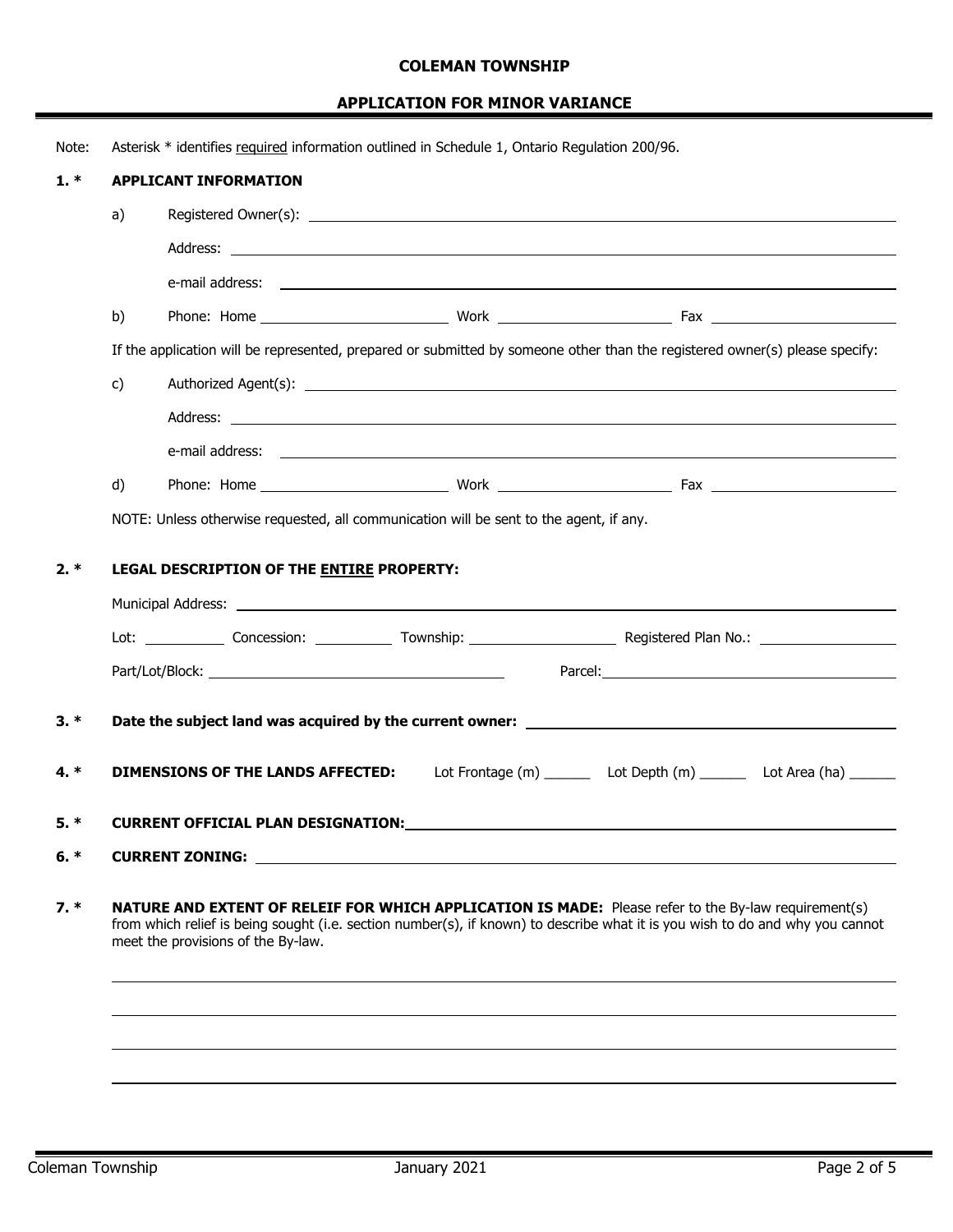#### **COLEMAN TOWNSHIP**

#### **APPLICATION FOR MINOR VARIANCE**

## **EXISTING AND PROPOSED USE OF LAND**

#### **8. \* EXISTING USE OF LAND:**

Date of Construction: Length of Time Existing Uses have Continued:

#### **9. \* PROPOSED USE OF LAND:**

#### **10. \* PARTICULARS OF ALL EXISTING AND PROPOSED BUILDINGS (use an additional sheet if necessary):**

|                  |                           |                                 | Existing                     |                                 | Proposed                                    |                        |
|------------------|---------------------------|---------------------------------|------------------------------|---------------------------------|---------------------------------------------|------------------------|
|                  | <b>Type</b>               |                                 |                              |                                 |                                             |                        |
|                  | Length (m) x Width (m)    |                                 |                              |                                 |                                             |                        |
|                  | Floor Area $(m^2)$        |                                 |                              |                                 |                                             |                        |
|                  | Height (m)                |                                 |                              |                                 |                                             |                        |
|                  | No. of Storeys            |                                 |                              |                                 |                                             |                        |
|                  | Setbacks from:            | Front Lot Line (m)              |                              |                                 |                                             |                        |
|                  |                           | Rear Lot Line (m)               |                              |                                 |                                             |                        |
|                  |                           | Side Lot Line (m)               |                              |                                 |                                             |                        |
|                  | <b>ACCESS / SERVICING</b> | Side Lot Line (m)               |                              |                                 |                                             |                        |
| $11. *$<br>LAND: | <b>ACCESS TO</b>          | Provincial<br>Highway<br>$\Box$ | Year-Round<br>Municipal Road | Seasonal<br>Municipal Road<br>П | Other Public Road or<br>Right-of-way<br>n l | Water<br>$\mathcal{L}$ |

If access to the subject land is by water only, describe the parking and docking facilities to be used and the approximate distance of these facilities from the subject land and the nearest public road:

### **12. \* INDICATE THE APPLICABLE WATER SUPPLY AND SEWAGE DISPOSAL:**

|         | Municipal<br>Water<br>П                                                                                                                                                                                               | Communal<br>Water<br>П | Private<br>Well | Lake or other<br>Water body<br>⊓ |               | Municipal<br><b>Sewers</b> | Communal<br>Septic | Private<br>Septic | Privy or<br>other means |
|---------|-----------------------------------------------------------------------------------------------------------------------------------------------------------------------------------------------------------------------|------------------------|-----------------|----------------------------------|---------------|----------------------------|--------------------|-------------------|-------------------------|
| $13. *$ | <b>INDICATE THE STORM DRAINAGE METHOD:</b>                                                                                                                                                                            |                        |                 |                                  | <b>Sewers</b> | <b>Ditches</b>             | <b>Swales</b>      | Other             |                         |
|         | <b>PREVIOUS APPLICATIONS</b>                                                                                                                                                                                          |                        |                 |                                  |               |                            |                    |                   |                         |
| 14. *   | Has the subject land ever been, or is it now, the subject of an application for approval of a plan of subdivision<br>under section 51 of the <i>Planning Act</i> or a consent under section 53 of the Act? Yes $\Box$ |                        |                 |                                  |               |                            |                    |                   | No $\square$            |
|         |                                                                                                                                                                                                                       |                        |                 |                                  |               |                            |                    |                   |                         |
| 15 *    | Is the land subject to an application for Minor Variance under section 45 of the $\Lambda$ ct Ves $\Pi$                                                                                                               |                        |                 |                                  |               |                            |                    |                   | $N \cap \Box$           |

**15.**  $*$  **Is the land subject to an application for Minor Variance under section 45 of the** *Act***? Yes**  $\Box$  **No**  $\Box$ If "Yes", please indicate the purpose and Status of Application: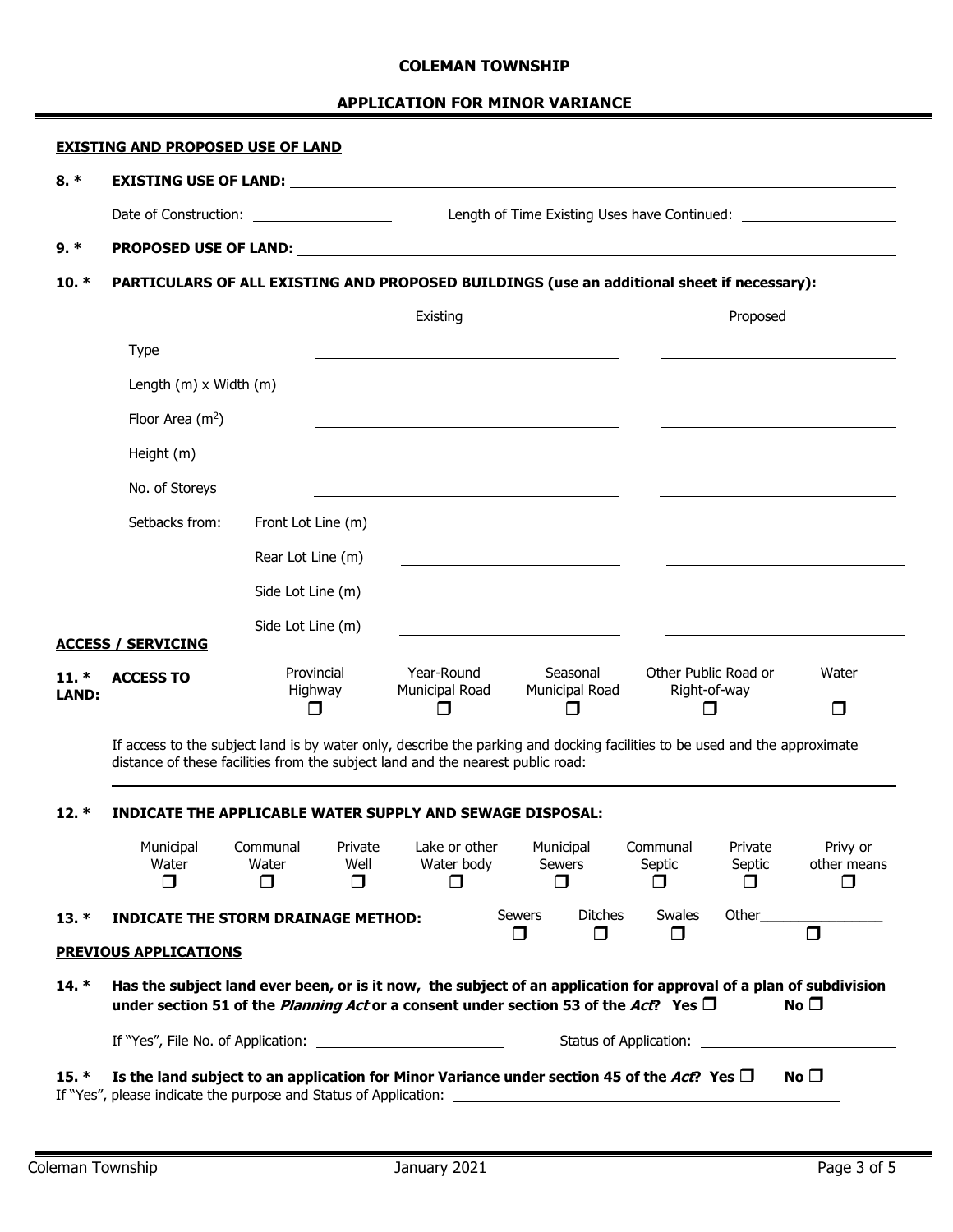#### **APPLICATION FOR MINOR VARIANCE**

#### **APPLICATION SKETCH**

**16. \* ACCURATE, TO SCALE, DRAWING OF PROPOSAL:** In the space below or on a separate page(s), please provide a drawing of the proposal. In some cases, it may be more appropriate to prepare additional drawings at varying scales to better illustrate the proposal.

#### **APPLICANT'S NAME: DATE:**

\* The drawing(s) should show:

- Property boundaries & dimensions

- Location, size and type of existing and proposed buildings and structures, indicating setbacks to all lot lines
- Adjacent land uses (residential, commercial, agricultural, etc.)
- Easements or restrictive covenants
- Location, name and width of abutting public roads, allowances, rights-of-way
- Approximate location of all natural and artificial features on subject land and on land adjacent to subject land that, in the opinion of the applicant, may affect the application (buildings, railways, watercourses, drainage ditches, rivers or stream banks, wells and septic tanks)
- If access to subject land is by water only, location of parking & docking facilities to be used
- North arrow